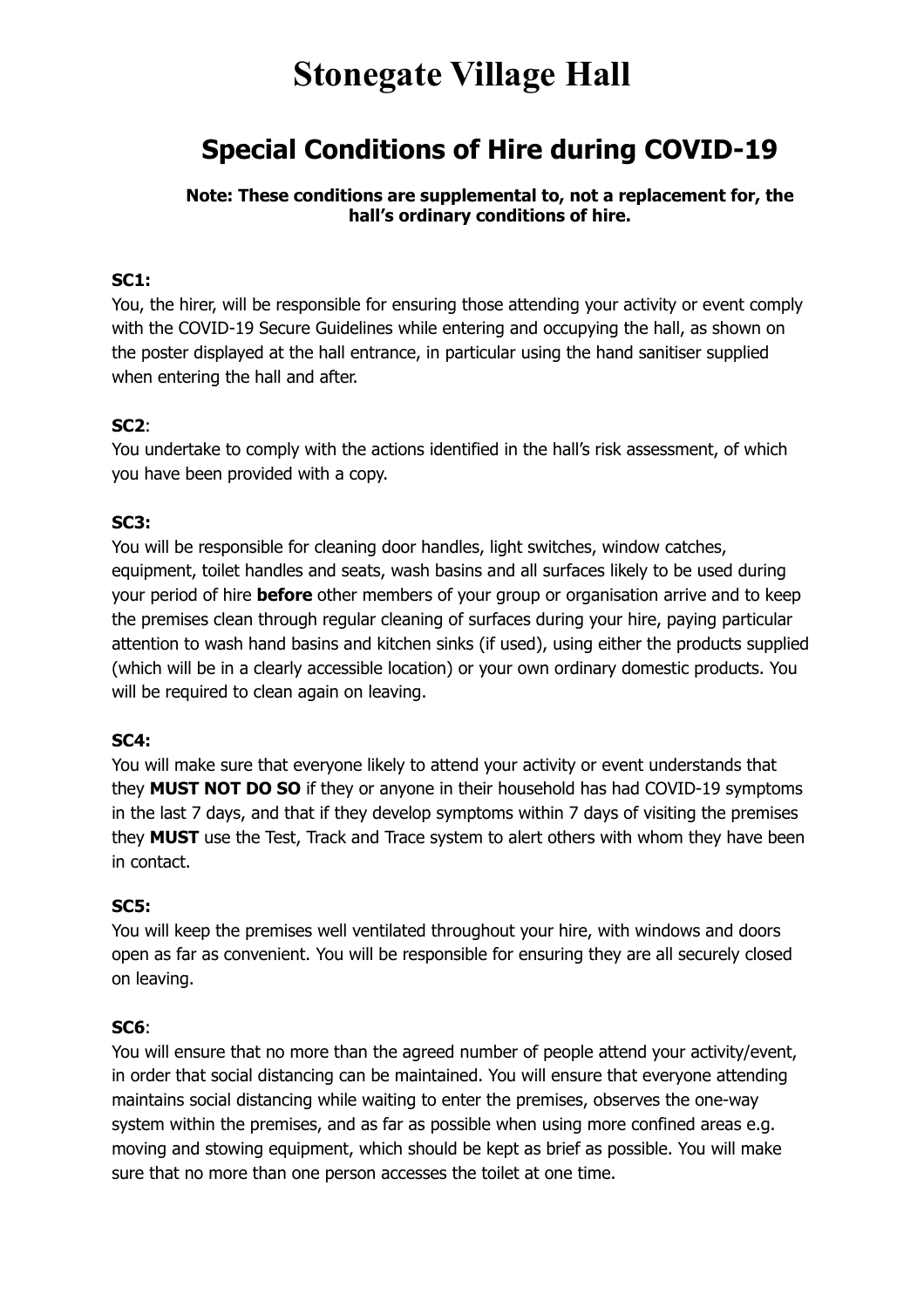# **Stonegate Village Hall**

## **SC7**:

You will take particular care to ensure that social distancing is maintained for any persons aged 70 or over or likely to be clinically more vulnerable to COVID-19, including for example keeping a 2m distance around them when going in and out of rooms and ensuring they can access the toilets, kitchen or other confined areas without others being present. For some people, passing another person in a confined space is less risky, but for older people that should be avoided.

### **SC8**:

You will position furniture or the arrangement of the room as far as possible to facilitate people seating side by side, with at least one empty chair between each person, rather than face to face. If tables are being used, you will place them so as to maintain a distance of at least 2 metres across the table between people who are face to face e.g. using a wide Ushape

### **SC9**:

You will be responsible for the disposal of all rubbish created during your hire, including tissues and cleaning cloths, in the rubbish bags provided and leave in the Biffa bin located outside the hall before you leave the hall.

### **SC10**:

You will encourage users to bring their own drinks and food.

### **SC11:**

We will have the right to close the hall if there are safety concerns relating to COVID-19, for example, if someone who has attended the hall develops symptoms and thorough cleansing is required or if it is reported that the Special Hiring Conditions above are not being complied with, whether by you or by other hirers, or in the event that public buildings are asked or required to close again. If this is necessary, we will do our best to inform you promptly and you will not be charged for this hire.

### **SC12**:

In the event of someone becoming unwell with suspected Covid-19 symptoms while at the hall you should remove them to the designated safe area which is [**Committee room**] Provide tissues and a bin or plastic bag, and a bowl of warm soapy water for hand washing. Ask others in your group to provide contact details if you do not have them and then leave the premises, observing the usual hand sanitising and social distancing precautions, and advise them to launder their clothes when they arrive home. Inform the booking manager on [tel no: 07850557908].